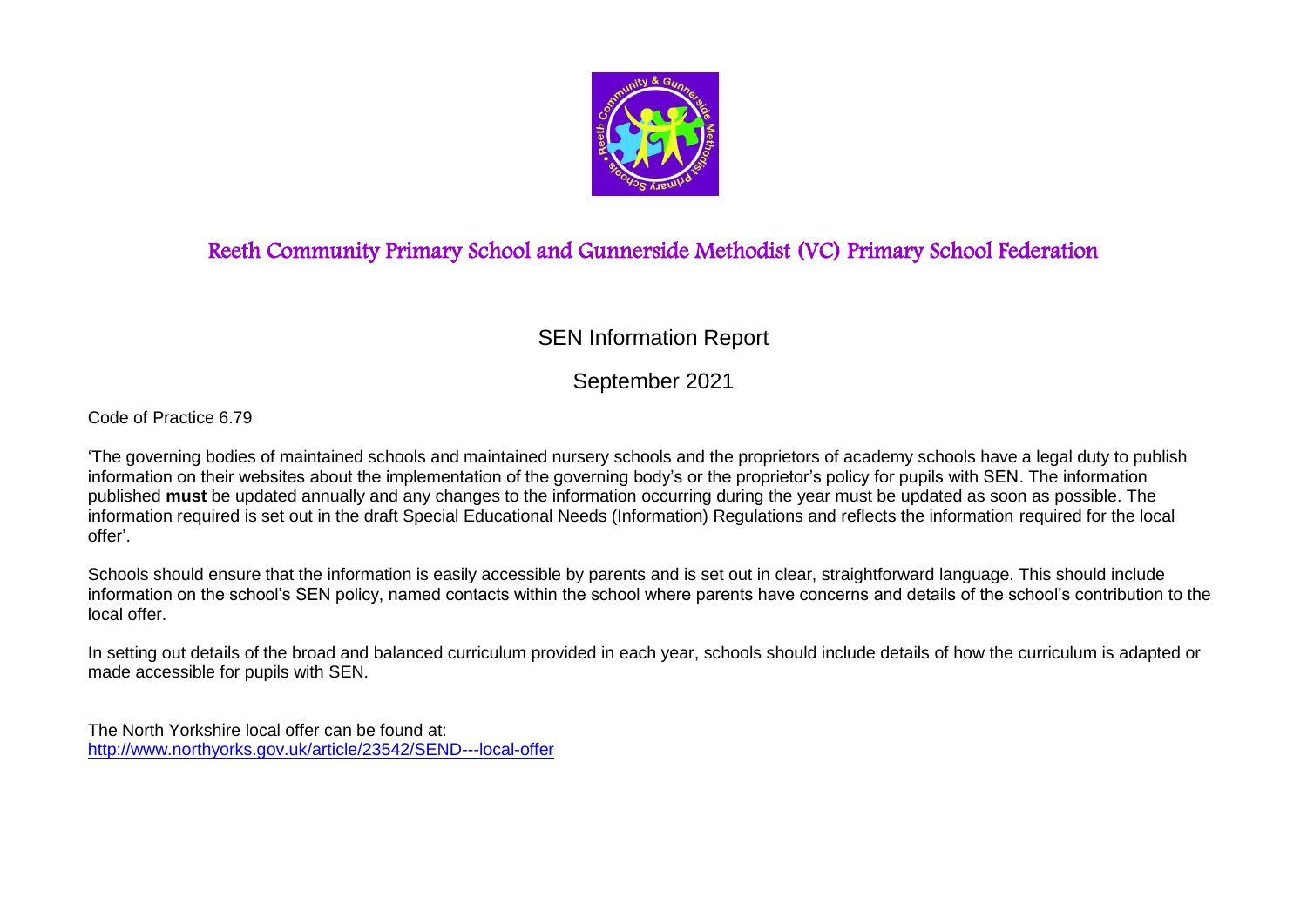| This is what we provide in our schools                                                                                                                                                                                                                                                                                                                                                                                                                                                                                                                                                                                                                                                                                                                                                                                                                                                                                                                                                                                                                                                                                                                                                                                                                                                                                                                                                                                                                                                                                                                              | North Yorkshire LA expectation of good practice                                                                                                                                                                                                                                                                                                                                                                                                                                                                                                                                                                                                                                                                                                                                                                                                                                                                              |
|---------------------------------------------------------------------------------------------------------------------------------------------------------------------------------------------------------------------------------------------------------------------------------------------------------------------------------------------------------------------------------------------------------------------------------------------------------------------------------------------------------------------------------------------------------------------------------------------------------------------------------------------------------------------------------------------------------------------------------------------------------------------------------------------------------------------------------------------------------------------------------------------------------------------------------------------------------------------------------------------------------------------------------------------------------------------------------------------------------------------------------------------------------------------------------------------------------------------------------------------------------------------------------------------------------------------------------------------------------------------------------------------------------------------------------------------------------------------------------------------------------------------------------------------------------------------|------------------------------------------------------------------------------------------------------------------------------------------------------------------------------------------------------------------------------------------------------------------------------------------------------------------------------------------------------------------------------------------------------------------------------------------------------------------------------------------------------------------------------------------------------------------------------------------------------------------------------------------------------------------------------------------------------------------------------------------------------------------------------------------------------------------------------------------------------------------------------------------------------------------------------|
|                                                                                                                                                                                                                                                                                                                                                                                                                                                                                                                                                                                                                                                                                                                                                                                                                                                                                                                                                                                                                                                                                                                                                                                                                                                                                                                                                                                                                                                                                                                                                                     |                                                                                                                                                                                                                                                                                                                                                                                                                                                                                                                                                                                                                                                                                                                                                                                                                                                                                                                              |
| 1. The kinds of SEN that are provided for.                                                                                                                                                                                                                                                                                                                                                                                                                                                                                                                                                                                                                                                                                                                                                                                                                                                                                                                                                                                                                                                                                                                                                                                                                                                                                                                                                                                                                                                                                                                          |                                                                                                                                                                                                                                                                                                                                                                                                                                                                                                                                                                                                                                                                                                                                                                                                                                                                                                                              |
| Our Federation welcomes all children. We aim to provide high quality education that<br>enables all pupils to reach their full potential.<br>We have an experienced staff team and make appropriate provision for a range of<br>SEN including:<br>Cognitive and Learning Difficulties (including Dyslexia)<br>Communication and Interaction (including Autism)<br>Social, emotional and mental health difficulties<br>Sensory and/ or Physical<br>When parents of pupils with SEN start school, they are invited to meet with us to<br>discuss provision and strategies to ensure that the child's needs are met.                                                                                                                                                                                                                                                                                                                                                                                                                                                                                                                                                                                                                                                                                                                                                                                                                                                                                                                                                    | Children and young people (CYP) with a wide range of SEN are welcomed<br>into the school. If a parent of a pupil with an EHCP requests a place at the<br>school, the CYP is welcomed and strategies sought to meet needs.                                                                                                                                                                                                                                                                                                                                                                                                                                                                                                                                                                                                                                                                                                    |
| 2. What policies do you have for identifying children and young people with SEN?                                                                                                                                                                                                                                                                                                                                                                                                                                                                                                                                                                                                                                                                                                                                                                                                                                                                                                                                                                                                                                                                                                                                                                                                                                                                                                                                                                                                                                                                                    |                                                                                                                                                                                                                                                                                                                                                                                                                                                                                                                                                                                                                                                                                                                                                                                                                                                                                                                              |
| How do you assess their needs?<br>What is the SENCo's name and how can I contact them?                                                                                                                                                                                                                                                                                                                                                                                                                                                                                                                                                                                                                                                                                                                                                                                                                                                                                                                                                                                                                                                                                                                                                                                                                                                                                                                                                                                                                                                                              |                                                                                                                                                                                                                                                                                                                                                                                                                                                                                                                                                                                                                                                                                                                                                                                                                                                                                                                              |
| All pupils at our schools receive quality first teaching, with personalised, targeted<br>support, differentiation, an engaging curriculum and an excellent learning<br>environment.<br>If a pupil needs provision that is different or additional, beyond that provided<br>through quality first teaching, we contact the child's parents to discuss this. The<br>class teacher and SENCO will be at the meeting to explain this carefully.<br>At this point, an Individual Provision Map (IPM) will be drawn up and this will give<br>details of strategies that are being used to provide support, both in class and within<br>specific intervention groups. Targets will be identified and at the end of the meeting<br>a review date will be agreed.<br>Depending on the needs of the child, and with parental permission, the SENCO<br>may also seek further advice from an external -approached through a local HUB,<br>who may carry out further assessments and contribute to the IPM. Parents will be<br>involved throughout the process.<br>For children needing high levels of support, it may become necessary to consider a<br>referral for an Education, Health and Care Plan. This will require a discussion<br>involving the school, the parents and any external agencies involved. A Can-Do<br>assessment will be completed and the possibility of an EHCP will be discussed.<br>The parents and the pupil will be involved throughout the referral process.<br>The SENCO is Mrs Clare Bastow and she can be contacted on 01748<br>884308 (Reeth) | The name and contact number of the SENCo should be readily available for<br>parents. Where the school feels that something additional or different is<br>needed to support your child because they have SEND they will discuss this<br>carefully with you. This information may well be recorded in a document for<br>you and your child, known as an individual provision map or an individual<br>education plan. This should include:-<br>• details of any strategies being used to support your child in class;<br>• details of any extra support or interventions for your child<br>• your child's learning targets and their long term desired outcomes<br>• the next date when your child's progress will be reviewed.<br>Most pupils will benefit from SEN support, but some pupils who need high<br>levels of support, or who have complex needs will need to be referred for an<br>education, health and care plan. |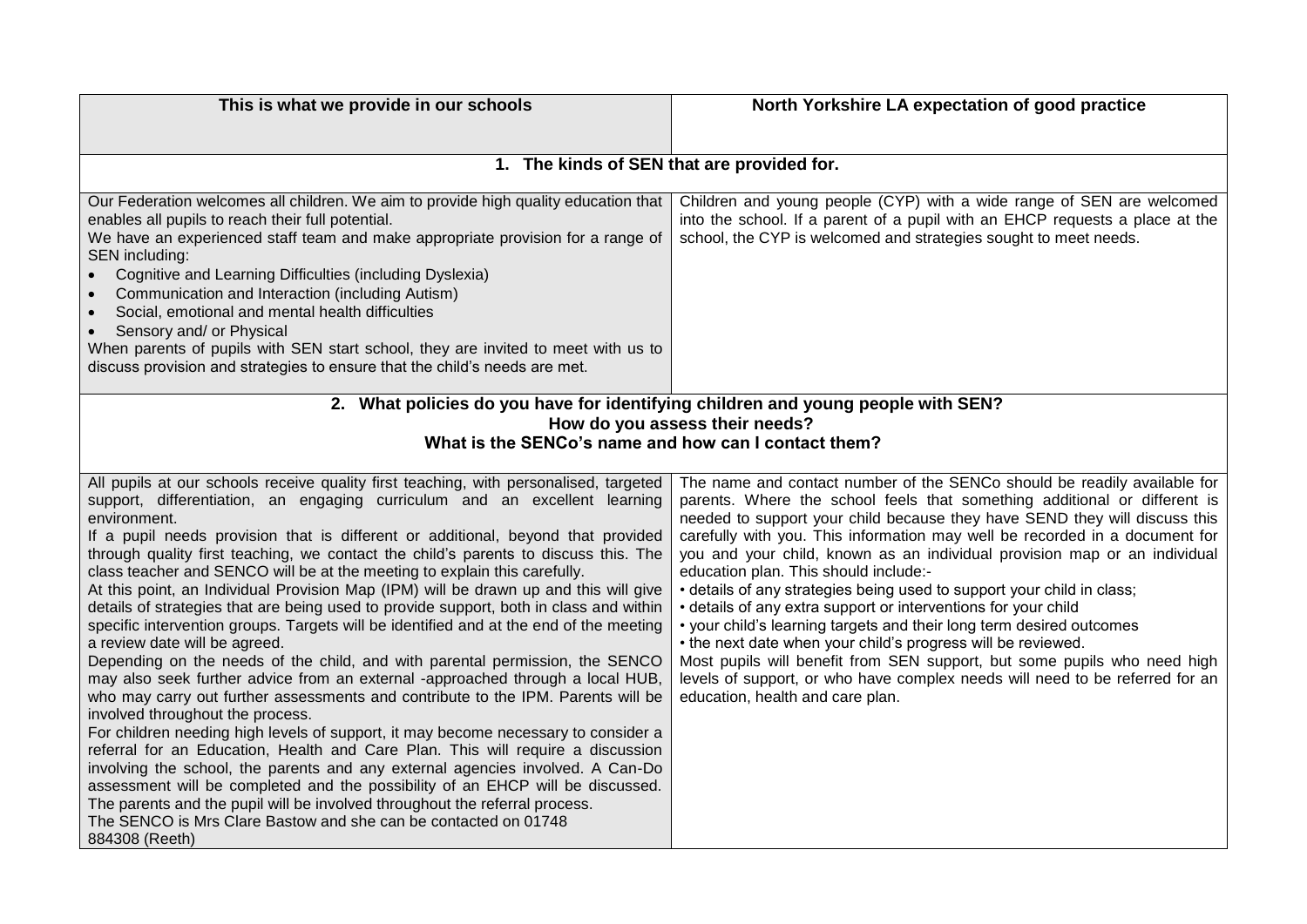## **3. What arrangements do you have for consulting with parents of children with SEN and involving them in their child's education?**

| We know that it is vital that school and home work closely together in the<br>best interests of the child. We endeavour to create trusting, supportive and positive<br>relationships with all parents and carers.<br>We facilitate regular discussion with parents and opportunity for updates at the start<br>and end of each day, by telephone and email and via the home school books.<br>Should parents require more time to discuss a matter at greater length,<br>appointments can be arranged with class teachers, the SENCO and the<br>Headteacher easily and within 24 hours when possible.<br>Parent Consultation Meetings are in October and March and parents receive an<br>end of year report in July, providing details of the progress made by the child.<br>In addition, the parents of children with SEND will have at least termly review<br>meetings when progress against the specific targets in the IPM will be discussed.<br>These review meetings will also take into account the aspirations of the parents for<br>their child, plus the views of the child themselves where appropriate. | Schools communicate regularly with parents, usually once a term, to discuss<br>how well their child is doing. They listen to what parents have to say and<br>respond to it. For pupils with SEND it is often desirable that there is more<br>frequent communication as it is vital that parents and school work together<br>closely. Your knowledge and understanding of your child's needs is essential<br>to support the school in making the best provision for them. This should also<br>take account of your and your child's hopes, personal goals and interests.<br>This will allow the school to regularly explain to you where your child is in their<br>learning, and to work with you to ensure the most appropriate targets are set<br>to ensure progress.<br>On-going communication with school may include:<br>· regular contact through a home-school book or by e-mail to keep you<br>informed of things that are going well or particular successes<br>• more regular meetings to update you on your child's progress and whether<br>the support is working<br>• clear information about the impact of any interventions<br>• guidance for you to support your child's learning at home. |
|--------------------------------------------------------------------------------------------------------------------------------------------------------------------------------------------------------------------------------------------------------------------------------------------------------------------------------------------------------------------------------------------------------------------------------------------------------------------------------------------------------------------------------------------------------------------------------------------------------------------------------------------------------------------------------------------------------------------------------------------------------------------------------------------------------------------------------------------------------------------------------------------------------------------------------------------------------------------------------------------------------------------------------------------------------------------------------------------------------------------|-----------------------------------------------------------------------------------------------------------------------------------------------------------------------------------------------------------------------------------------------------------------------------------------------------------------------------------------------------------------------------------------------------------------------------------------------------------------------------------------------------------------------------------------------------------------------------------------------------------------------------------------------------------------------------------------------------------------------------------------------------------------------------------------------------------------------------------------------------------------------------------------------------------------------------------------------------------------------------------------------------------------------------------------------------------------------------------------------------------------------------------------------------------------------------------------------------------|
| 4. What arrangements do you have in place in your school to consult with young people with SEN and how do you involve them in their                                                                                                                                                                                                                                                                                                                                                                                                                                                                                                                                                                                                                                                                                                                                                                                                                                                                                                                                                                                |                                                                                                                                                                                                                                                                                                                                                                                                                                                                                                                                                                                                                                                                                                                                                                                                                                                                                                                                                                                                                                                                                                                                                                                                           |
| education?                                                                                                                                                                                                                                                                                                                                                                                                                                                                                                                                                                                                                                                                                                                                                                                                                                                                                                                                                                                                                                                                                                         |                                                                                                                                                                                                                                                                                                                                                                                                                                                                                                                                                                                                                                                                                                                                                                                                                                                                                                                                                                                                                                                                                                                                                                                                           |
| We have a School Council Team who meet at least once a term. This forum<br>provides an opportunity for children of all backgrounds, abilities and interests to<br>express their views and aspirations. The Council have placed worries and<br>suggestion boxes in all classrooms so children can anonymously offer suggestions<br>or highlight any problems.<br>Prior to each review meeting, the child with SEN will have an opportunity to discuss<br>how they feel about their learning and their progress and what helps them in class<br>to learn. Once the children are in Year 5 and 6, they are invited to the end of the<br>review meeting to express their views. All KS2 children are invited to attend the<br>parent consultation meetings.<br>All children are regularly invited to express their thoughts about their learning needs                                                                                                                                                                                                                                                                 | School will obtain the views of all children (pupil voice) to shape provision in<br>school. Your child's school may have a school council. In addition, it is vital<br>that the views and aspirations of children and young people with SEN are<br>listened to and they are supported to achieve their aspirations as far as<br>possible. You school will be able to describe how this is undertaken and the<br>frequency with which the child is consulted.                                                                                                                                                                                                                                                                                                                                                                                                                                                                                                                                                                                                                                                                                                                                              |
| through class discussion and pupil questionnaires.                                                                                                                                                                                                                                                                                                                                                                                                                                                                                                                                                                                                                                                                                                                                                                                                                                                                                                                                                                                                                                                                 |                                                                                                                                                                                                                                                                                                                                                                                                                                                                                                                                                                                                                                                                                                                                                                                                                                                                                                                                                                                                                                                                                                                                                                                                           |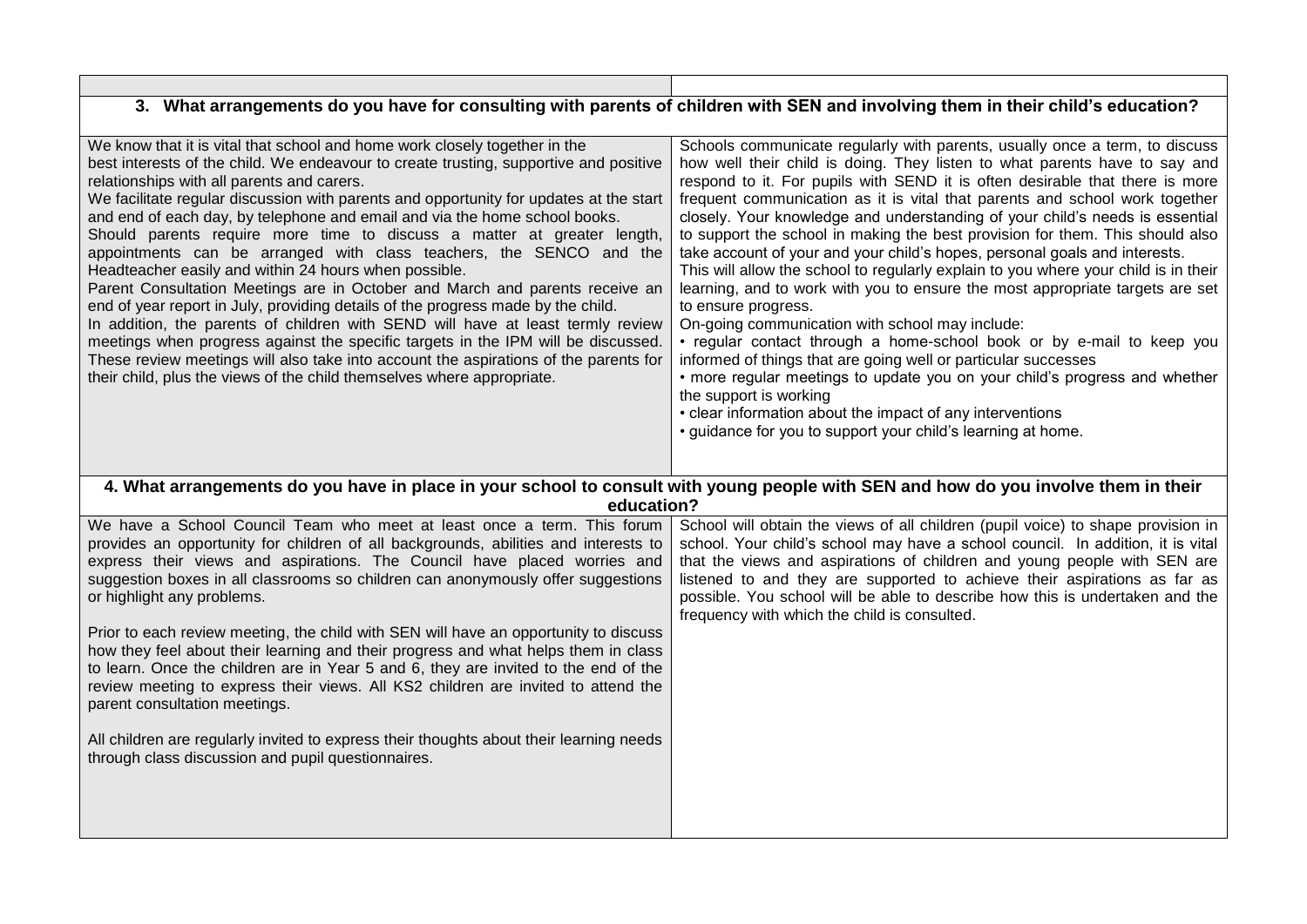| 5. What arrangements are in place for assessing and reviewing children and young people's progress towards outcomes?<br>Explain what opportunities are available to enable you to work with parents and young people as part of this assessment and review.                                                                                                                                                                                                                                                                                                                                                                                                                                                                                                                                                                                                                                                                                                                                                                                                                                                                                                                                                                                                                 |                                                                                                                                                                                                                                                                                                                                                                                                                                                                                                                                                                                                                                                                                                                                                                                                                                                                            |  |
|-----------------------------------------------------------------------------------------------------------------------------------------------------------------------------------------------------------------------------------------------------------------------------------------------------------------------------------------------------------------------------------------------------------------------------------------------------------------------------------------------------------------------------------------------------------------------------------------------------------------------------------------------------------------------------------------------------------------------------------------------------------------------------------------------------------------------------------------------------------------------------------------------------------------------------------------------------------------------------------------------------------------------------------------------------------------------------------------------------------------------------------------------------------------------------------------------------------------------------------------------------------------------------|----------------------------------------------------------------------------------------------------------------------------------------------------------------------------------------------------------------------------------------------------------------------------------------------------------------------------------------------------------------------------------------------------------------------------------------------------------------------------------------------------------------------------------------------------------------------------------------------------------------------------------------------------------------------------------------------------------------------------------------------------------------------------------------------------------------------------------------------------------------------------|--|
| We monitor the progress of all pupils carefully and have robust systems in place to<br>assess and track progress for each child. Teacher assessed learning outcomes are<br>recorded for each pupil for each subject. Termly tests in maths and literacy are<br>used to provide an additional measure of progress and attainment.<br>The staff hold termly pupil progress meetings to monitor every child and discuss<br>measures needed to support pupils who may require additional provision.<br>Interventions are evaluated to ensure they are having an impact on progress.<br>We use Inclusion Passports and Individual Provision Maps in order to summarise<br>the support that has been provided for a child over a period of time. The<br>documentation also highlights individual strengths and achievements and notes<br>strategies that don't work, as well as noting the difference particular support has<br>made to the child's learning.<br>Mentoring sessions are held regularly between the child and their class teacher to<br>discuss their personal targets and progress made towards achieving them. The<br>parents of children with SEND will have termly review meetings when progress<br>against the specific targets in the IPM will be discussed. | All pupils with SEND should make at least expected progress, in line with their<br>peers. Your school will be able to explain how it will be monitoring your child's<br>progress to ensure that it is at least in line with expectations. This will usually<br>include progress made with personal targets, and overall progress on the<br>National Curriculum.<br>Many schools use inclusion passports. This is a document that summarises<br>the support that has been given to a pupil over a period of time, and the<br>difference that this support has made. You may like to ask your child's school<br>whether an inclusion passport would be useful for you and your child. Your<br>child may well have their own version which they can share with staff and<br>which can help to explain their interests and things that help them learn and to<br>enjoy school. |  |
| 6. What are the arrangements for supporting children and young people in moving between phases of education and in preparing for                                                                                                                                                                                                                                                                                                                                                                                                                                                                                                                                                                                                                                                                                                                                                                                                                                                                                                                                                                                                                                                                                                                                            |                                                                                                                                                                                                                                                                                                                                                                                                                                                                                                                                                                                                                                                                                                                                                                                                                                                                            |  |
| adulthood?                                                                                                                                                                                                                                                                                                                                                                                                                                                                                                                                                                                                                                                                                                                                                                                                                                                                                                                                                                                                                                                                                                                                                                                                                                                                  |                                                                                                                                                                                                                                                                                                                                                                                                                                                                                                                                                                                                                                                                                                                                                                                                                                                                            |  |
| How do you ensure that as young people prepare for adulthood the desirable outcomes reflect their ambitions, which could include higher                                                                                                                                                                                                                                                                                                                                                                                                                                                                                                                                                                                                                                                                                                                                                                                                                                                                                                                                                                                                                                                                                                                                     |                                                                                                                                                                                                                                                                                                                                                                                                                                                                                                                                                                                                                                                                                                                                                                                                                                                                            |  |
| education, employment, independent living and participation in society?                                                                                                                                                                                                                                                                                                                                                                                                                                                                                                                                                                                                                                                                                                                                                                                                                                                                                                                                                                                                                                                                                                                                                                                                     |                                                                                                                                                                                                                                                                                                                                                                                                                                                                                                                                                                                                                                                                                                                                                                                                                                                                            |  |
| We recognise the importance and impact of effective transition, both within our<br>schools and when pupils move on to a new school.<br>The Headteacher and class teachers lead transition meetings for all parents as<br>their children move from Nursery to Reception, Reception to Year 1 and from Year<br>2 to Year 3. Where children work 1:1 with members of staff, we endeavour to<br>maintain continuity for them as they move through school.<br>We liaise very closely with the various secondary schools to which our children<br>move at the end of Year 6. Working with the schools, we schedule meetings to<br>provide the appropriate level of preparatory work. This may include extra visits to<br>the school and meetings arranged with the staff from the new school. We ensure<br>records are transferred in a timely manner.<br>Children with SEND transferring to our school can have meetings in preparation for<br>them starting, to gather information on how best to support them.                                                                                                                                                                                                                                                                 | Your SENCo should arrange an appropriate transition review in plenty of time<br>before any move. Staff from the receiving school should be invited to attend.<br>Transition meetings and visits should be arranged for the pupil or student,<br>often accompanied by a well-known member of staff. The pupil should receive<br>as much transition work as they feel necessary.                                                                                                                                                                                                                                                                                                                                                                                                                                                                                             |  |

п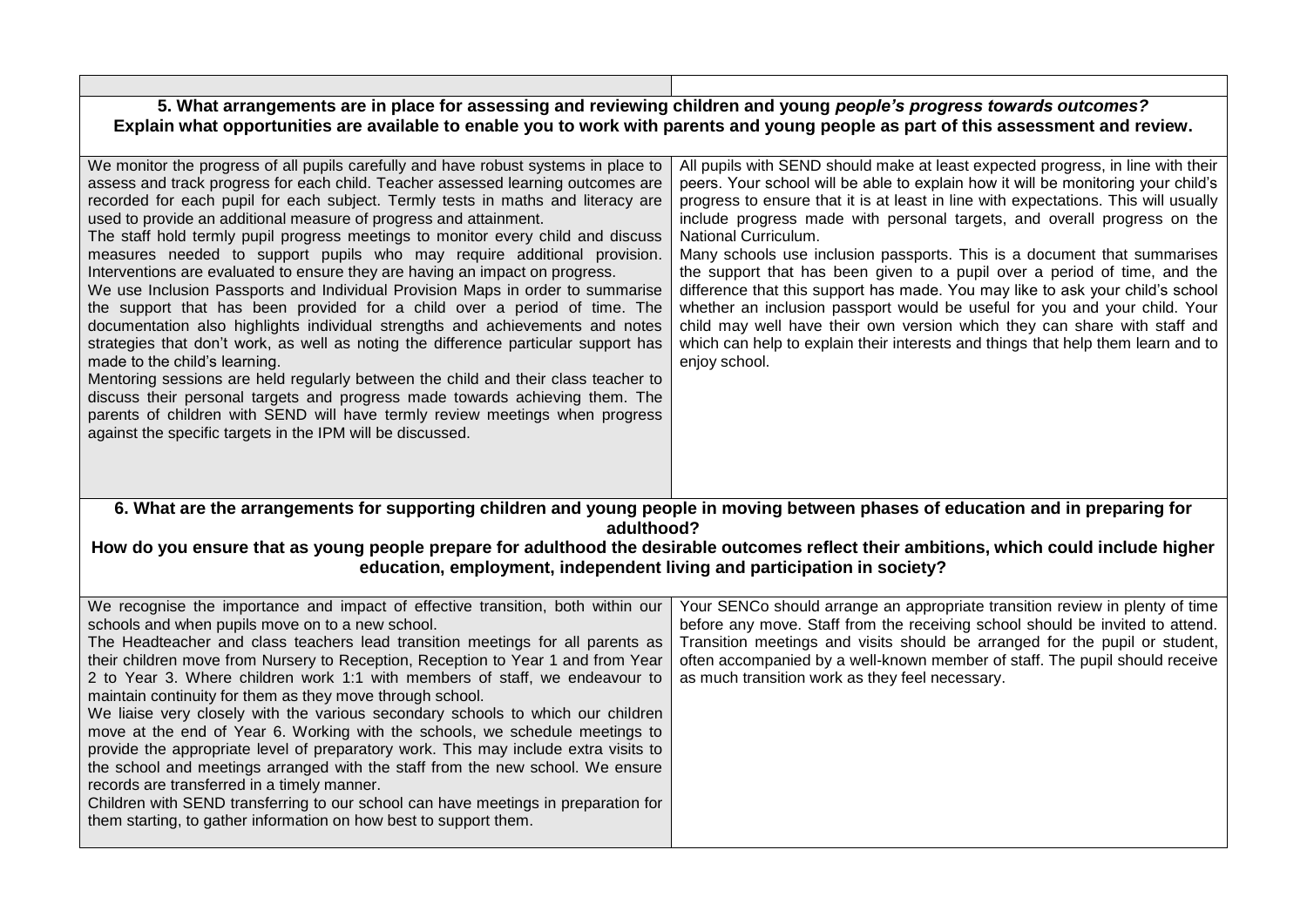## **7. What is your School's approach to teaching children and young people with SEN?**

| Our main aim is to provide quality first teaching for all children focussing on<br>personalised target setting and a skill based curriculum. Class teachers endeavour<br>to create a high quality teaching and learning environment which aims to support<br>the progress of all learners and especially those with SEND e.g. through the use of<br>working walls and table resources. They use a variety of teaching styles to suit the<br>needs of every pupil and have high expectations for learning. Additional support is<br>provided where needed to help all pupils make good progress. Class teachers<br>recognise the importance of staff-learner relationships and are especially sensitive<br>to those with SEND.<br>We have teachers and teaching assistants trained in a variety of interventions and<br>programmes. We work closely with external agencies to ensure the right<br>interventions are carried out effectively. Interventions are monitored and evaluated<br>regularly to ensure progress is being made.<br>Through use of additional teachers and teaching assistants, groups of children are<br>taught towards achieving specific personalised targets in order to make progress.<br>These groups are fluid and change on a daily basis depending on the child's need.<br>All strategies taught are practised and consolidated within whole class teaching<br>sessions with extra support from the class teacher or a TA if needed. Additional<br>'booster' sessions and interventions are made available to those pupils who need<br>further practice. | High quality support for learning within mainstream lessons is the most<br>important factor in helping pupils with SEND to make good progress alongside<br>their peers. There may be occasions when the school feels that some<br>additional support within lessons may help your child to make better progress.<br>This is by no means always the case. However, if some additional small group<br>or one to one support within lessons is planned, the school will explain how<br>this will work, what the aims of this support will be and how and when the<br>impact of this support will be reviewed. Most importantly, this support should<br>be aiming to make your child more independent in lessons<br>Schools use a range of evidence based interventions to support pupils with<br>SEND to make better progress. Interventions are structured learning<br>programmes. Your school will be able to explain to you:<br>• what interventions your child is receiving and what are the intended learning<br>outcomes:<br>• when during the week any interventions will be delivered and for how many<br>weeks:<br>• who will be delivering the interventions (usually a well trained teaching<br>assistant) and where (e.g. in class or outside the classroom)<br>• how the interventions will relate to and support learning in the classroom;<br>. how they will be monitored closely to make sure they are helping your child<br>to make accelerated progress. |
|---------------------------------------------------------------------------------------------------------------------------------------------------------------------------------------------------------------------------------------------------------------------------------------------------------------------------------------------------------------------------------------------------------------------------------------------------------------------------------------------------------------------------------------------------------------------------------------------------------------------------------------------------------------------------------------------------------------------------------------------------------------------------------------------------------------------------------------------------------------------------------------------------------------------------------------------------------------------------------------------------------------------------------------------------------------------------------------------------------------------------------------------------------------------------------------------------------------------------------------------------------------------------------------------------------------------------------------------------------------------------------------------------------------------------------------------------------------------------------------------------------------------------------------------------------------------------------------|--------------------------------------------------------------------------------------------------------------------------------------------------------------------------------------------------------------------------------------------------------------------------------------------------------------------------------------------------------------------------------------------------------------------------------------------------------------------------------------------------------------------------------------------------------------------------------------------------------------------------------------------------------------------------------------------------------------------------------------------------------------------------------------------------------------------------------------------------------------------------------------------------------------------------------------------------------------------------------------------------------------------------------------------------------------------------------------------------------------------------------------------------------------------------------------------------------------------------------------------------------------------------------------------------------------------------------------------------------------------------------------------------------------------------------------------------------------------------|
| 8. What sort of adaptations are made to the curriculum and the learning environment of children and young people with SEN?                                                                                                                                                                                                                                                                                                                                                                                                                                                                                                                                                                                                                                                                                                                                                                                                                                                                                                                                                                                                                                                                                                                                                                                                                                                                                                                                                                                                                                                            |                                                                                                                                                                                                                                                                                                                                                                                                                                                                                                                                                                                                                                                                                                                                                                                                                                                                                                                                                                                                                                                                                                                                                                                                                                                                                                                                                                                                                                                                          |
| All staff are involved with drawing up our 'Whole School Provision' which details                                                                                                                                                                                                                                                                                                                                                                                                                                                                                                                                                                                                                                                                                                                                                                                                                                                                                                                                                                                                                                                                                                                                                                                                                                                                                                                                                                                                                                                                                                     | Your school will be able to describe some of the approaches that classroom                                                                                                                                                                                                                                                                                                                                                                                                                                                                                                                                                                                                                                                                                                                                                                                                                                                                                                                                                                                                                                                                                                                                                                                                                                                                                                                                                                                               |
| agreed good practice.<br>All work is differentiated to meet the needs and capabilities of all learners.<br>All classrooms and areas of school are accessible for all.<br>The classrooms are bright and stimulating, with displays of work ensuring a range<br>of skills celebrated. Our schools promote dyslexia friendly working environments.<br>There are many resources available in the classrooms to support children with<br>SEND. We make these resources available to everyone so that the classroom<br>environment is inclusive. At times, staff use resources as part of their teaching.<br>Resources are also used to facilitate, scaffold and accelerate learning. In addition,<br>children are encouraged to be independent learners accessing support materials<br>freely.<br>If needed, work is presented in different formats, e.g. coloured backgrounds.<br>Relevant care plans and risk assessments are implemented for children who have                                                                                                                                                                                                                                                                                                                                                                                                                                                                                                                                                                                                                          | teachers and other staff will be using throughout the day to help address your<br>child's needs within lessons. They may also be able to share with you the<br>school's overall plan of support (provision map), which outlines many of these<br>strategies.<br>Some children with a high level of need will also need a care plan or a health<br>care plan which may include a risk assessment.                                                                                                                                                                                                                                                                                                                                                                                                                                                                                                                                                                                                                                                                                                                                                                                                                                                                                                                                                                                                                                                                         |
| a high level of need in discussion with parents and relevant professionals.                                                                                                                                                                                                                                                                                                                                                                                                                                                                                                                                                                                                                                                                                                                                                                                                                                                                                                                                                                                                                                                                                                                                                                                                                                                                                                                                                                                                                                                                                                           |                                                                                                                                                                                                                                                                                                                                                                                                                                                                                                                                                                                                                                                                                                                                                                                                                                                                                                                                                                                                                                                                                                                                                                                                                                                                                                                                                                                                                                                                          |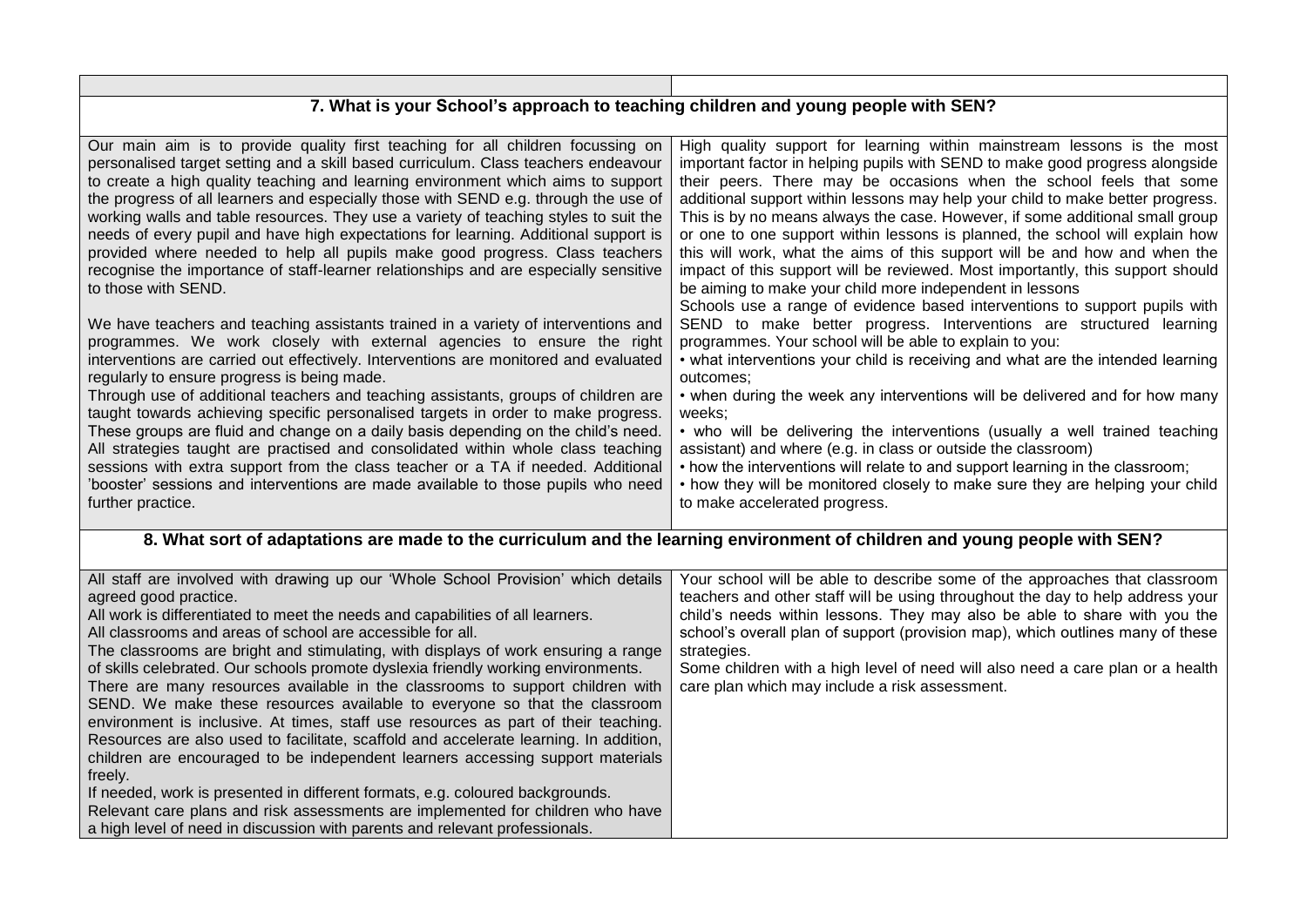#### **9. What sort of expertise for supporting children and young people with SEN do you currently have in school? How do you ensure that the expertise and training of staff to support children and young people with SEN is current? How do you access and secure further specialist expertise?**

| The experienced staff are able to meet a range of SEND, with regular discussion to | All staff should receive regular training to enable them to meet a range of |
|------------------------------------------------------------------------------------|-----------------------------------------------------------------------------|
| ensure that good practice is shared within the team.                               | SEN. Teachers and teaching assistants should have regular generic training  |
| The SENCO attends regular network meetings to keep abreast of current legislation  | and specific training to meet individual needs as necessary.                |
| and the latest ideas and initiatives.                                              | Schools must make good use of their SEN funding to meet a range of need.    |
| Staff supporting children with very specific needs have access to extra training   | However, if a pupil has particular needs and the school has exhausted its   |
| where necessary.                                                                   | repertoire, specialist support should be sought promptly.                   |
| Staff work closely with different Enhanced Mainstream Schools accessing support    |                                                                             |
| when needed.                                                                       |                                                                             |
| School would only contact an outside agency after consultation with parents.       |                                                                             |
|                                                                                    |                                                                             |

### **10. How do you evaluate the effectiveness of the provision made for children and young people with SEN?**

| The progress and attainment of all children is carefully monitored and reported to<br>parents. Pupil progress is tracked using a combination of teacher assessment and<br>test results. If a child is provided with additional and different provision<br>interventions, staff carefully monitor the impact by a variety of methods. Staff meet<br>regularly to analyse progress made by pupils and discuss the impact of work done<br>and strategies used. Academic progress is identified alongside broader gains in<br>areas such as self-confidence, self-esteem, independence, behaviour and effective<br>relationships with others.<br>During the review meetings with parents (and where possible the child or young<br>person) the teacher will explain what the expected impact will be by the time the<br>intervention is reviewed and how this will be measured. Staff use an Individual<br>Provision Map to capture this information, which is shared with parents and staff<br>after the review meeting. | The progress and attainment of all children is carefully monitored and reported<br>to parents. Your school will be able to explain how they track pupil progress in<br>their school. If a child is provided with additional and different<br>provision/interventions, the school will carefully monitor the impact by a variety<br>of methods; such as: measuring how the intervention accelerated progress<br>over a given time – known as a ratio gain or the before and after impact on<br>self-confidence, behaviour etc. During the planning meeting with parents and<br>where possible the child or young person, the teacher will explain what the<br>expected impact will be by the time the intervention is reviewed and how this<br>will be measured. Many schools use Individual Provision Maps (IPMs) to<br>capture this information, which is written during your meeting. This meeting<br>with you and your child is often described as a 'learning conversation'.<br>The school will evaluate the impact of all interventions and whether they have |
|-----------------------------------------------------------------------------------------------------------------------------------------------------------------------------------------------------------------------------------------------------------------------------------------------------------------------------------------------------------------------------------------------------------------------------------------------------------------------------------------------------------------------------------------------------------------------------------------------------------------------------------------------------------------------------------------------------------------------------------------------------------------------------------------------------------------------------------------------------------------------------------------------------------------------------------------------------------------------------------------------------------------------|--------------------------------------------------------------------------------------------------------------------------------------------------------------------------------------------------------------------------------------------------------------------------------------------------------------------------------------------------------------------------------------------------------------------------------------------------------------------------------------------------------------------------------------------------------------------------------------------------------------------------------------------------------------------------------------------------------------------------------------------------------------------------------------------------------------------------------------------------------------------------------------------------------------------------------------------------------------------------------------------------------------------------------------------------------------------|
|                                                                                                                                                                                                                                                                                                                                                                                                                                                                                                                                                                                                                                                                                                                                                                                                                                                                                                                                                                                                                       |                                                                                                                                                                                                                                                                                                                                                                                                                                                                                                                                                                                                                                                                                                                                                                                                                                                                                                                                                                                                                                                                    |
| The Headteacher, senior teachers and subject leaders regularly conduct lesson                                                                                                                                                                                                                                                                                                                                                                                                                                                                                                                                                                                                                                                                                                                                                                                                                                                                                                                                         | a strong evidence base of effectiveness.                                                                                                                                                                                                                                                                                                                                                                                                                                                                                                                                                                                                                                                                                                                                                                                                                                                                                                                                                                                                                           |
| observations to monitor the quality of teaching and learning. The SEND governor<br>meets with the SENCO on a termly basis to review provision and complete learning<br>walks.                                                                                                                                                                                                                                                                                                                                                                                                                                                                                                                                                                                                                                                                                                                                                                                                                                         | Other provision, for example provision regularly used in-class (known as<br>Quality First Teaching), will be evaluated regularly by the Senior Leadership<br>Team. Your school will be able to describe how this is undertaken.                                                                                                                                                                                                                                                                                                                                                                                                                                                                                                                                                                                                                                                                                                                                                                                                                                    |

#### **11. How are children and young people with SEN enabled to engage in activities available with children and young people in the school who do not have SEN?**

| Children with SEND are included in all school activities including a wide range of   The school's policies should all state how all pupils are actively included in a          |                            |
|--------------------------------------------------------------------------------------------------------------------------------------------------------------------------------|----------------------------|
| sporting activities, extra-curricular clubs, residential visits and school trips. They are   wide range of curriculum and extra-curricular activities, including school trips. |                            |
| given roles of responsibility around the Federation in the same way that all other   Pupils with SEN should be equally represented in positions of responsibility              |                            |
| children are.                                                                                                                                                                  | l_e.a. the school council. |